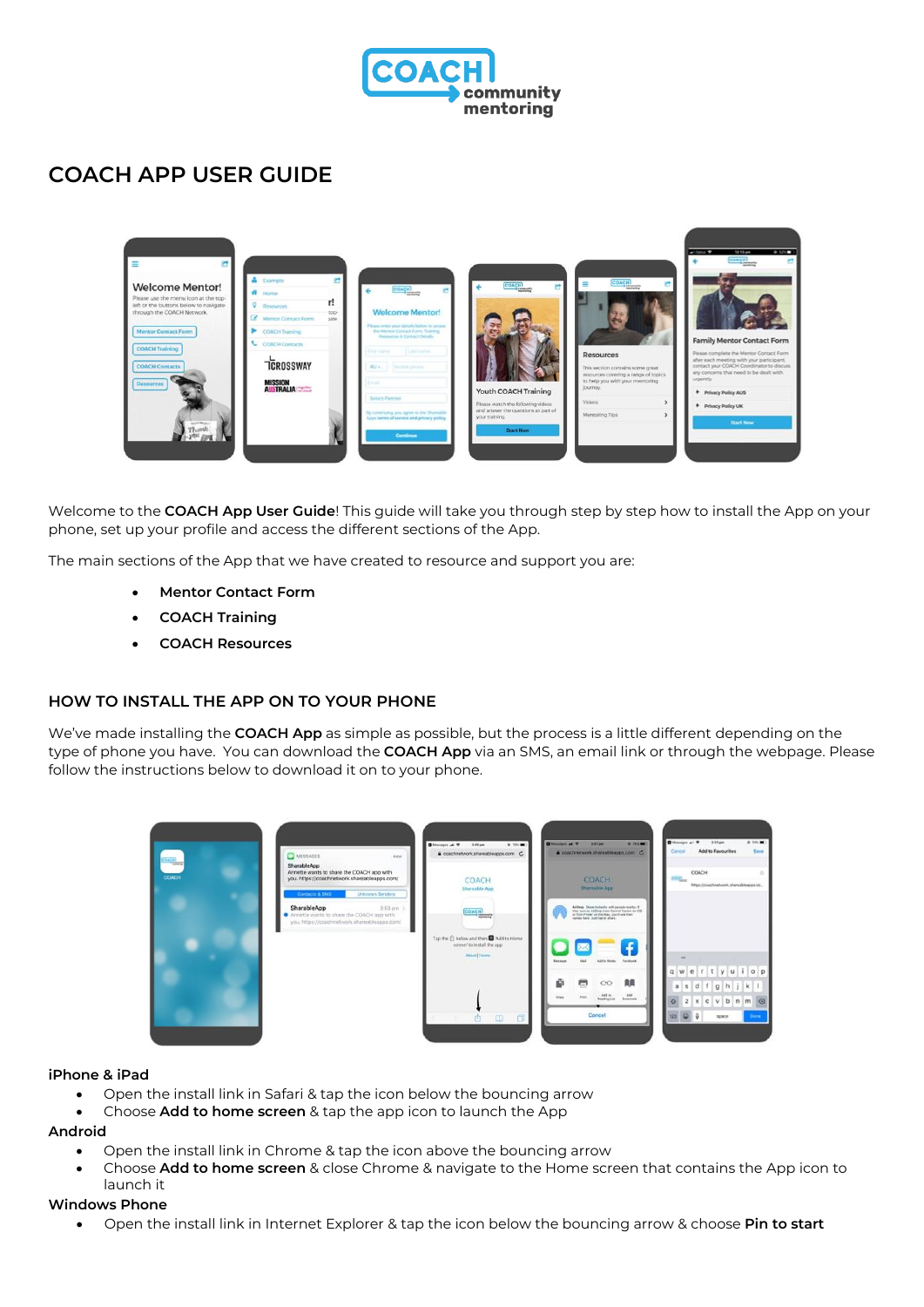# **SETTING UP YOUR PROFILE**

Once you have downloaded the **COACH App** the next step is complete your Profile.



To setup your Profile follow the below steps:

- Click on the **COACH App** icon on your phone
- The Registration page will load
- Enter your details
- Select your **Coordinator** & **Partner Church** or **Organisation**
- Click on **Continue** to complete your registration

## **MENTOR CONTACT FORM**

Completing the **Mentor Contact Form** after you have met with your Participant is a key part of the program and allows your Coordinator to follow how everything is progressing and what support you may need.

The forms to select from are **Family Mentor Contact Form** and **Youth Mentor Contact Form**.

\* Please note the Youth Activity Approval Form helps you to communicate with your Coordinator about an upcoming youth activity if it is in the community setting.



To find the form you require:

- Access the **Mentor Contact Form** page by selecting it from the Home screen or top left navigation bar
- Select the form by clicking on it

#### **Family & Youth Mentor Contact Form**

The **Mentor Contact Form** questions consistent of multiple choice and free form questions, some of which are mandatory and need to be completed before you can progress to the next question.



To complete the **Mentor Contact Form**:

- Click **Start Now**
- Enter answers for each question
- Click **Next**
- To complete the form select your **Partner Church** or **Organisation** from the list
- Click **Next** to submit the form

The completed form will be sent directly to your Coordinator by email.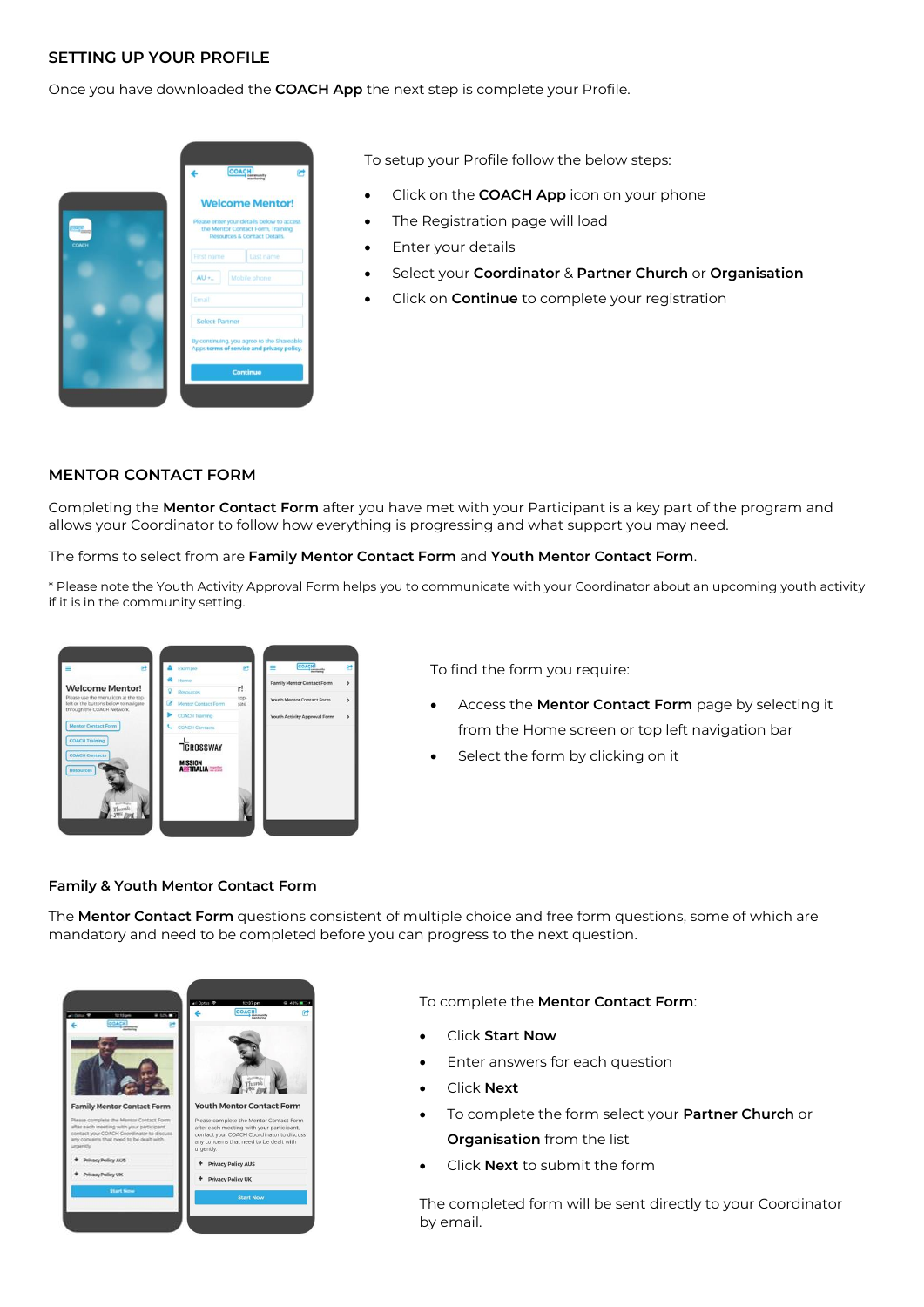#### **Youth Activity Approval Form**

The **Youth Activity Approval Form** needs to be completed before you meet up with your Participant (when mentoring in the community, rather than in a supervised setting).



To complete the **Youth Activity Approval Form**:

- Click **Start Now**
- Enter answers for each question
- Click **Next**
- To complete the form select your **Partner Church** or **Organisation** from the list
- Click **Next** to submit the form

The completed form will be sent directly to your Coordinator by email.

### **COACH TRAINING**

In the **COACH Training** section of the App you will find the **Youth COACH** and **Family COACH Training** videos and surveys.



Get to the **COACH Training** by clicking on either of the below screens:



To view the video training:

- Click **Start Now**
- Watch the video
- Click **Next** to watch the next video
- Answer the questions & click **Next**
- Click **Submit** at the end

# **COACH RESOURCES**

This section contains some great resources covering a range of topics to help you with your mentoring journey.

#### **Videos**

The Vlogs cover a wide range of relevant topics such as Mental Health and are updated regularly.



- Select the **Resources** section from the Home screen or top left navigation bar
- Select **Videos**
- Select the video & click on the play icon to start the video